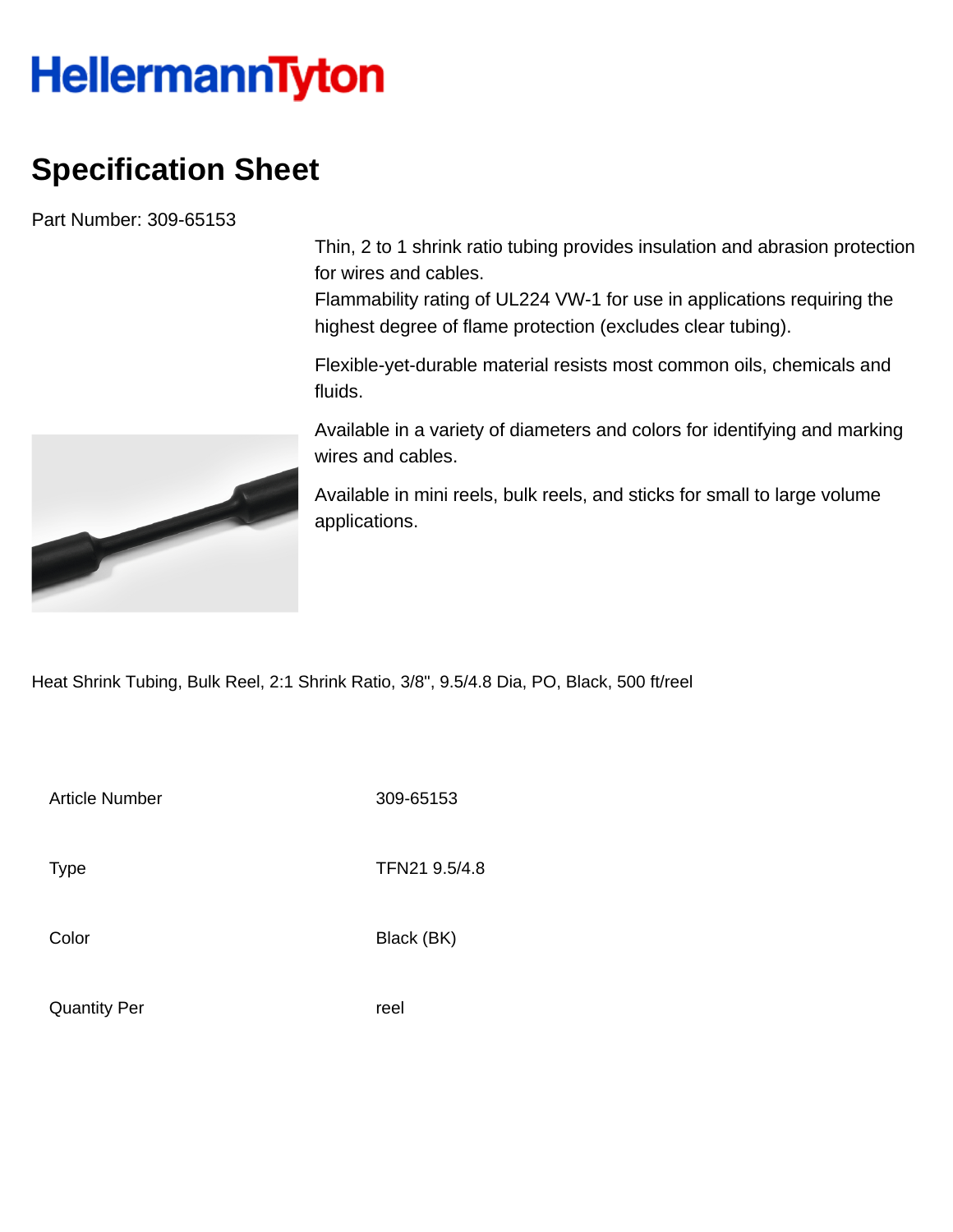| <b>Product Description</b>   | TFN21 is a highly flexible thin wall heat shrink tubing with a 2 to 1<br>shrink ratio and excellent flame retardant properties. In addition to<br>providing insulation and abrasion protection for wires and cables, the<br>polyolefin material also offers resistance to oils, solvents and<br>chemicals. Available in mini reels, bulk reels and sticks, for small to<br>large volume applications. |
|------------------------------|-------------------------------------------------------------------------------------------------------------------------------------------------------------------------------------------------------------------------------------------------------------------------------------------------------------------------------------------------------------------------------------------------------|
| <b>Short Description</b>     | Heat Shrink Tubing, Bulk Reel, 2:1 Shrink Ratio, 3/8", 9.5/4.8 Dia,<br>PO, Black, 500 ft/reel                                                                                                                                                                                                                                                                                                         |
| <b>Global Part Name</b>      | TFN21 9.5/4.8-PO-X-BK                                                                                                                                                                                                                                                                                                                                                                                 |
| Length L (Imperial)          | 500.0                                                                                                                                                                                                                                                                                                                                                                                                 |
| Length L (Metric)            | 152.4                                                                                                                                                                                                                                                                                                                                                                                                 |
| Variant                      | Thin-Wall                                                                                                                                                                                                                                                                                                                                                                                             |
| Nominal Diameter (Imperial)  | 0.38                                                                                                                                                                                                                                                                                                                                                                                                  |
| Nominal Diameter (Metric)    | 9.5                                                                                                                                                                                                                                                                                                                                                                                                   |
| Wall Thickness WT (Imperial) | .024                                                                                                                                                                                                                                                                                                                                                                                                  |
| Wall Thickness WT (Metric)   | 0.62                                                                                                                                                                                                                                                                                                                                                                                                  |

| Material |  |
|----------|--|
|          |  |

Polyolefin, cross-linked (PO-X)

Material Shortcut **PO-X**